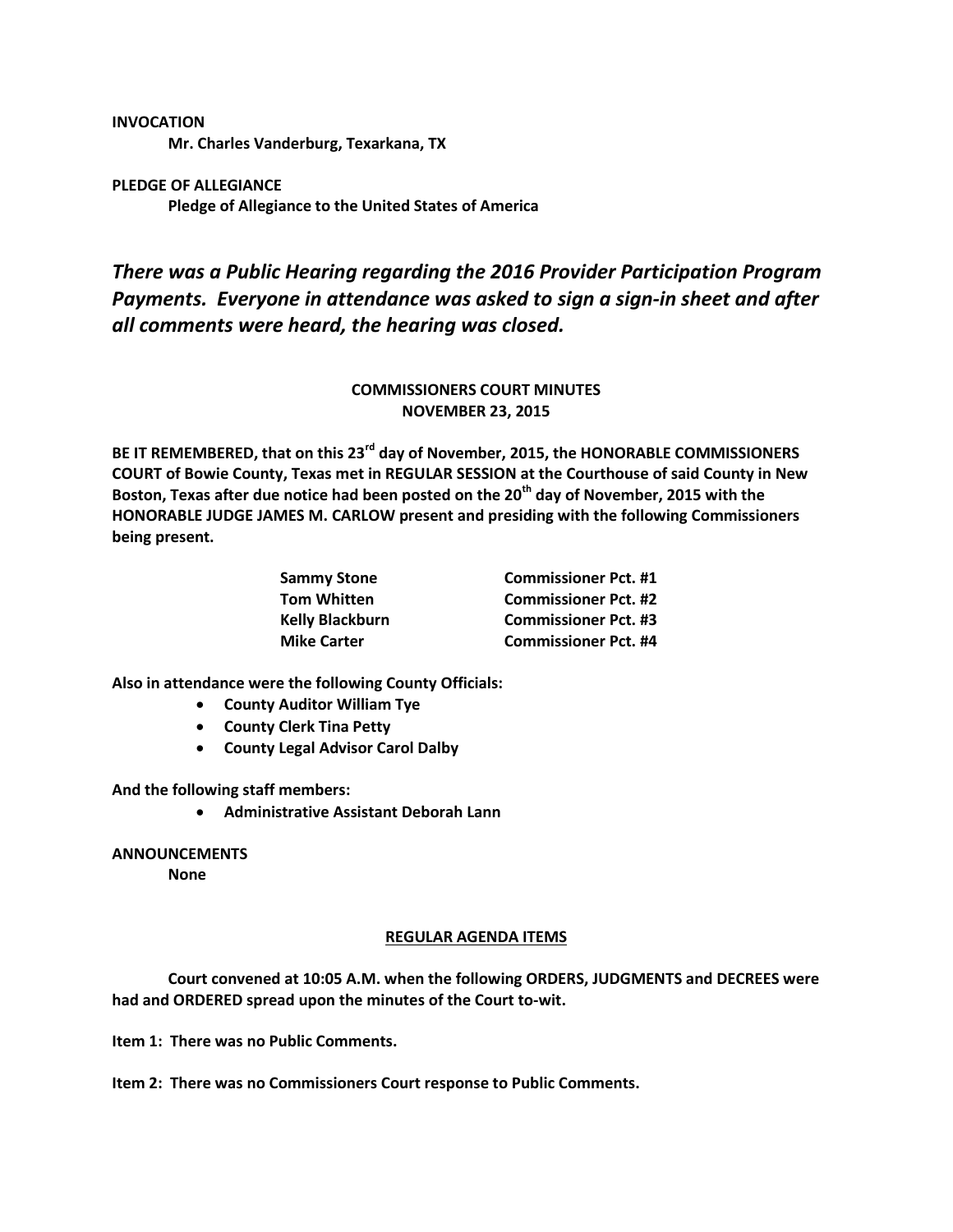- **Item 3: On this 23rd day of November, 2015, a motion was made by Commissioner Mike Carter and duly second by Commissioner Kelly Blackburn to approve the 2016 rate for the Bowie County Local Provider Participation Fund (LPPF). Motion was put to a vote and all Commissioners voted yes and none voted no. Motion carried.**
- **Item 4: On this 23rd day of November, 2015, a motion was made by Commissioner Sammy Stone and duly second by Commissioner Tom Whitten to accept Commissioner Mike Carter's donation (pursuant to Texas Local Government Code, Sec. 81.032). Motion was put to a vote and three (3) Commissioners voted yes and one (1) Commissioner Mike Carter abstained. Motion carried.**
- **Item 5: On this 23rd day of November, 2015, a motion was made by Commissioner Kelly Blackburn and duly second by Commissioner Sammy Stone to approve the Resolution for the 2016 Indigent Defense Grant Program. Motion was put to a vote and all Commissioners voted yes and none voted no. Motion carried.**
- **Item 6: On this 23rd day of November, 2015, a motion was made by Commissioner Tom Whitten and duly second by Commissioner Mike Carter to accept the bid of USAble for another year for health insurance. Motion was put to a vote and all Commissioners voted yes and none voted no. Motion carried.**
- **Item 7: On this 23rd day of November, 2015, a motion was made by Commissioner Mike Carter and duly second by Commissioner Kelly Blackburn to appoint Jim Bunch to Northeast Texas Regional Mobility Authority (RMA). Motion was put to a vote and all Commissioners voted yes and none voted no. Motion carried.**
- **Item 8: On this 23rd day of November, 2015, a motion was made by Commissioner Sammy Stone and duly second by Commissioner Mike Carter to extend the appointments of Jessica Walker, Craig Spears, Dena May and Billy McAnally to the Bowie County Child Welfare Board. Motion was put to a vote and all Commissioners voted yes and none voted no. Motion carried.**
- **Item 9: There was no action taken on the Final Canvass of the November 3, 2015 Election for the City of DeKalb.**
- **Item 10: On this 23rd day of November, 2015, a motion was made by Commissioner Sammy Stone and duly second by Commissioner Mike Carter to approve budget adjustments (line item transfers). Motion was put to a vote and all Commissioners voted yes and none voted no. Motion carried.**